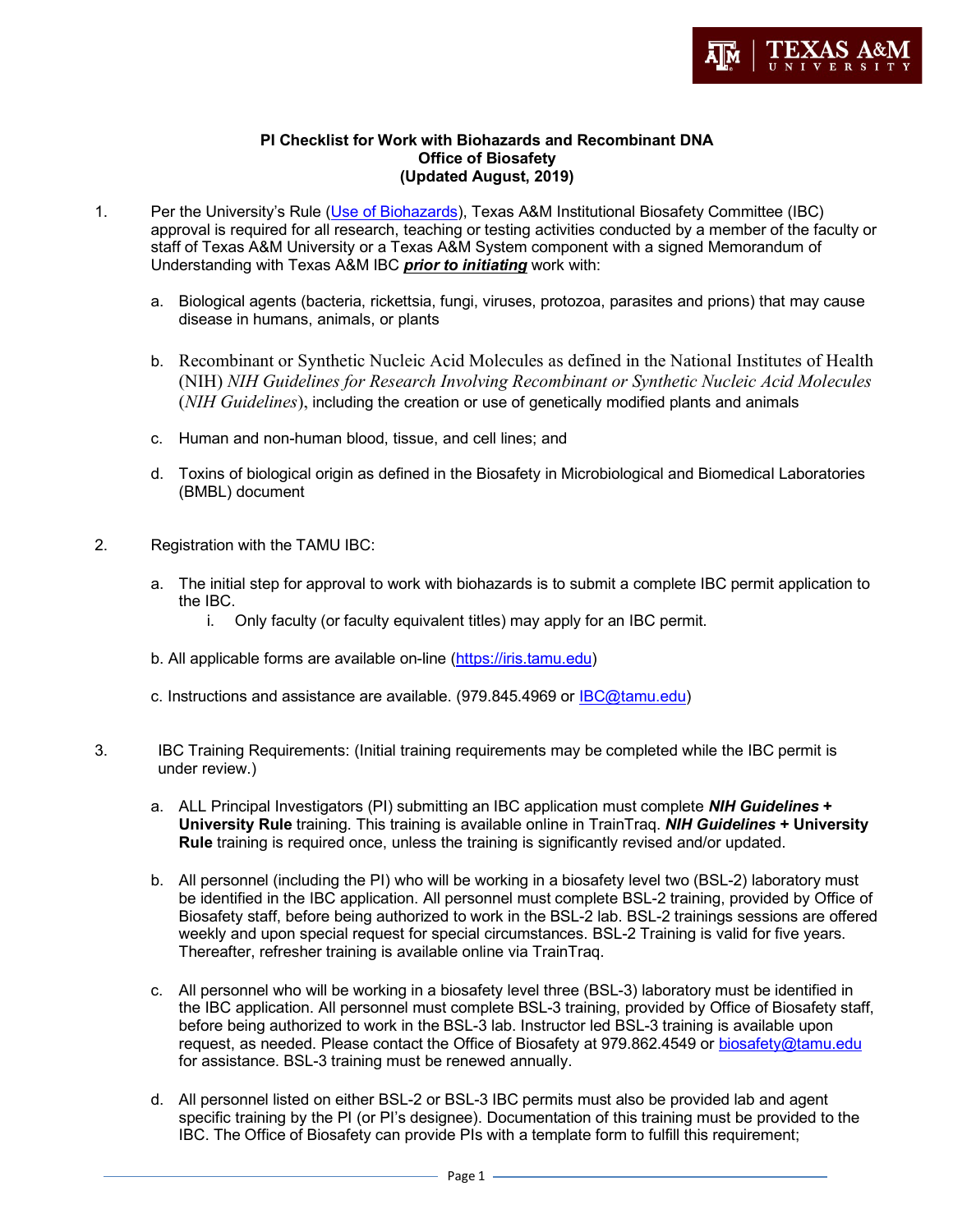

alternatively, attestation that this training is included as part of the IBC application. A description of the content of training is required by the IBC as well.

- e. Bloodborne Pathogen (BBP) Training must be completed by all personnel at risk of exposure to human and/or non-human primate blood, tissues, body fluids, and/or other potentially infectious materials (e.g., human cell lines, human feces, etc.) in the course of IBC permitted research, teaching or testing activities. BBP refresher training is required annually. Both initial and annual refresher training may be completed online via TrainTraq.
- f. For personnel working in BSL-2 and BSL-3 labs, a one-time, online training (available in TrainTraq) on the safe use of a biosafety cabinet will also be assigned.
- g. Other trainings and risk mitigations may be assigned, as required by the IBC permit.
- 4. Laboratory Inspection and Certification:
	- a. During the IBC review and approval process, laboratories will be assessed for biosafety standards by Office of Biosafety staff, using checklists developed per CDC BMBL and *NIH Guidelines* standards. Inspections will be scheduled with PIs or their designees.
	- b. The IBC permit cannot be approved until all lab space has been assessed and certified for the appropriate biosafety level.
		- i. Example inspection checklists are available: (https://rcb.tamu.edu/more/resourcehub/inspections)
	- c. Laboratories are re-assessed annually, as part of the annual review process, or as needed.
- 5. IBC Approval:
	- a. IBC applications describing rDNA studies that are not exempt of the *NIH Guidelines* must be reviewed by the full committee during a regularly convened meeting. NOTE: An application must be submitted at least 10 business days before the meeting date in order to be considered for review during the upcoming meeting.
	- b. The IBC typically meets the fourth Wednesday of each month, with the exception of November and December, when meetings may be rescheduled to accommodate holidays. IBC meetings are open to the public. To view a full schedule of Committee Meetings: https://rcb.tamu.edu/biohazards/approvals/committeereview).
		- c. IBC applications describing non-recombinant work with biohazards, or recombinant work that is exempt of the *NIH Guidelines,* must still be registered with the IBC but do not require review during a regularly convened meeting and can be approved by the IBC Chair on behalf of the IBC.
		- d. IBC approvals are valid for a period of three (3) years. Annual permit review is required as described below (Section 7).
- 6. Commencement of Work:
	- a. Once the IBC approval memo, signed by the IBC Chair, is received by the PI, approved experiments may commence. A copy of the IBC approval letter will be provided to the PI's Department Head.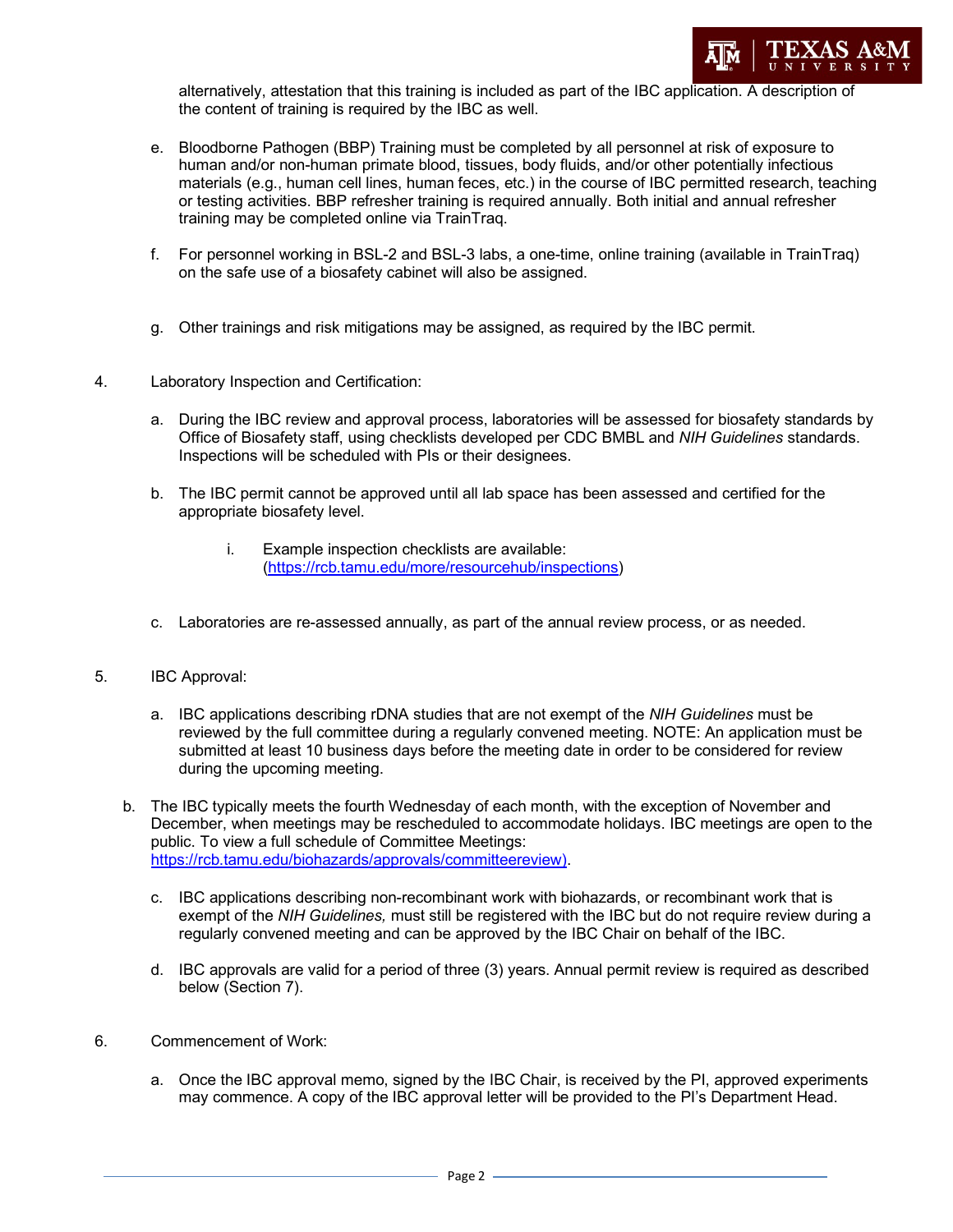

- b. The IBC approval letter will include a list of all biologically hazardous agents approved by the IBC, all approved locations of work (Building and room numbers) and assigned biosafety level(s).
- 7. Annual Requirements:
	- a. A one-page, annual review questionnaire should be submitted by the PI 30-60 days prior to the first and second anniversary of the IBC permit approval.
		- i. The annual review form is accessible online in the iRIS program.
		- ii. A laboratory visit will be scheduled as part of the annual review.
		- iii. Personnel training requirements will be reviewed at least annually to ensure that all personnel working at BSL-2/BSL-3 are current with respect to all IBC required trainings.
- 8. Amendments are required prior to implementing any changes to the existing IBC approval, including changes in:
	- a. Personnel: Addition (or removal) of laboratory personnel to BSL-2 and BSL-3 IBC permits must be submitted online in iRIS. (https://iris.tamu.edu).
	- b. Agents: New agents, procedures, recombinant activities, etc., not previously approved must be submitted for review by the IBC.
	- c. Locations: Any changes in location of work must be submitted to the IBC (https://iris.tamu.edu).
		- i. Lab locations being vacated must be decontaminated, and chemical and biological agents properly disposed of (and/or secured for transport), as appropriate. Vacated labs will be inspected and decommissioned by Environmental Health and Safety and the Office of Biosafety in accordance with the University Standard Administrative Procedure Laboratory Decommissioning (24.01.01.M4.04).
		- ii. As appropriate, all new lab spaces must be inspected and certified before work with biohazardous materials may commence in the new space.
- 9. Termination of IBC Permit:
	- a. Investigators leaving the institution or ceasing their activities with biohazardous materials should submit a termination request to the IBC. The termination form is found online here: https://iris.tamu.edu.
	- b. Requests for termination will initiate the laboratory decommission process described in 8.c.i.
- 10. Biosafety Occupational Health Program (BOHP) Enrollment:
	- a. Enrollment in the Biosafety Occupational Health Program is required of all personnel participating in IBC permitted activities taking place in BSL-2 or BSL-3 labs. BOHP enrollment is completed on-line: Biosafety Occupational Health Portal
	- b. Annual updates are requested and should be completed here: Biosafety Occupational Health Portal
- 11. Additional PI responsibilities: